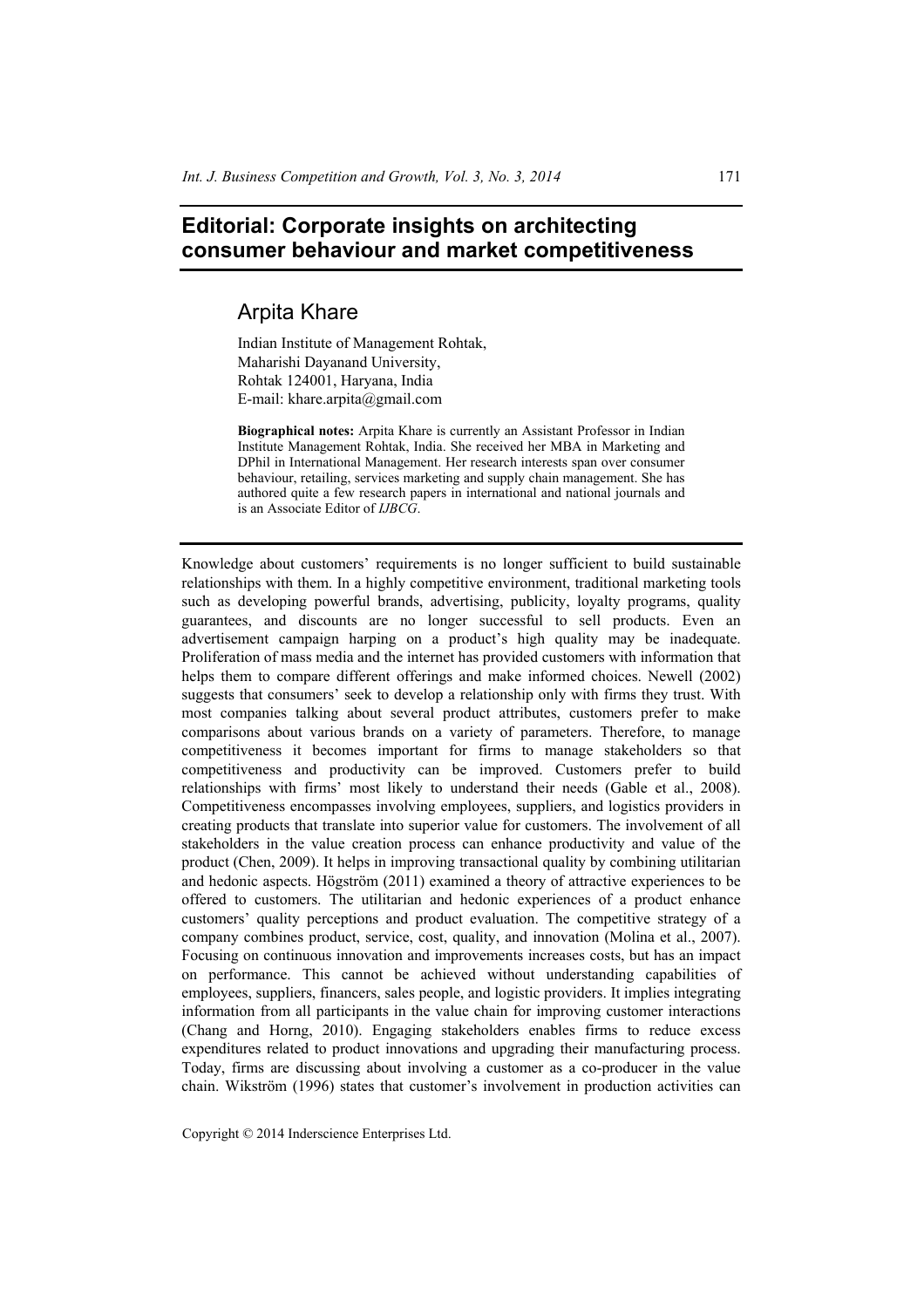## 172 *A. Khare*

improve product design, service and provide valuable insights to a firm that improves quality. Customer's participation in the production process can help in building a long-term relationship and loyalty. Grönroos (1991) discusses relationship marketing as a paradigm that enable firms to establish, maintain, and enhance relationships with customers and stakeholders so that objectives of all are met by mutual exchange. It engages channel members and suppliers in decision making. The nature of the relationship and involvement determines the relationship structure and performance standards (Robicheaux and Coleman, 1994). Neale and Corkindale (1998) take it further by suggesting a need to include customers' in developing new products and firms can incorporate their insights and expectations. Including customers in product development would imply changing the overall business strategy of the firm (Tollin, 2002). Greater customisation would entail involvement of different participants in the value creation process (Lagrosen, 2005).

This issue of the journal presents thoughts of the researchers on varied business dimensions for enhancing competitiveness. It discusses about policies and strategies for improving firms' competitiveness through employee engagement, innovation, corporate social responsibility, and strategic human resource management. These research papers focus on improving organisational performance through knowledge sharing, employee involvement and branding. Involving employees in designing competitive strategies can help in building relationships with the customer and generate more value for business. These theories have been adapted in emerging economies to understand their impact on competitiveness. Tan, Woo and Tan argue that improving 'liveability' of global cities can help in attracting investment from companies and help in talent acquisition. The global cities were assessed according to their strategic initiatives taken by the government to enhance the quality of life. It identified 85 indicators that could be associated with liveability issues. In their article on wine branding in Mexico, Reyes and Rajagopal, discuss the impact of brand attributes on the buying behaviour. They suggest that wine research in Mexico could help in understanding symbolic, hedonic and destination branding concerns. Branding should address both emotional and functional attributes and research can help in deciphering consumer behavioural issues.

Another paper authored by Naidu and Chand examines the impact of human resource bundles on performance in the Pacific Island countries. It draws from arguments of institutional theory frameworks. It categories theories into four modes of theorising drawing from universalistic perspective, contingency perspective, configurational perspective and contextual paradigm, and two integrative perspective models. Furthermore, in another research, Najmaei discusses the importance of individuals' goal achievement. He suggests that their performance is enhanced when their cognitive style fits the information requirement of task environment levels. By analysing data from Australian small manufacturing firms, findings provide valuable insights about cognitive mechanisms involved in the behaviour of strategic leaders.

López-Fernández and Rajagopal in their research explore importance of CSR in improving brand image, stakeholder satisfaction, and loyalty. They suggest firms' involvement in CSR can help in differentiating itself. However, firms are not involved in CSR activities in emerging countries because of poor reporting on CSR, policy measures, and lack of awareness about social issues. In another research, Aghajari and Senin verified the strategic-orientation-competitiveness relationship in manufacturing firms in Malaysia. Strategic orientation-competitiveness was analysed by looking into innovative